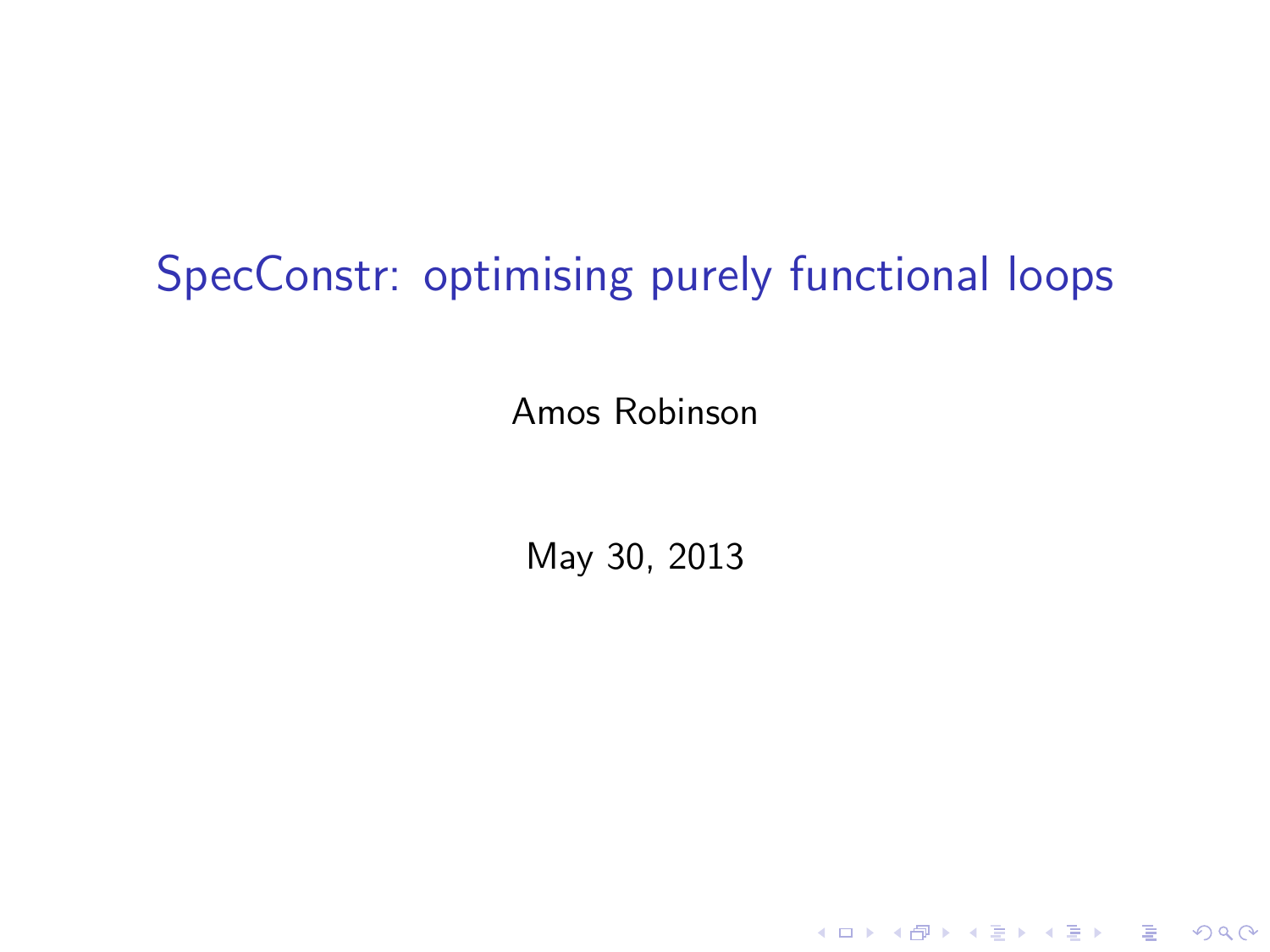The code we want to write

```
type V = Unboxed.Vector
```

```
dotp :: V Int \rightarrow V Int \rightarrow Int
dotp as bs
  = fold (+) 0
  $ zipWith (*) as bs
```
K ロ ▶ K @ ▶ K 할 ▶ K 할 ▶ 이 할 → 9 Q Q →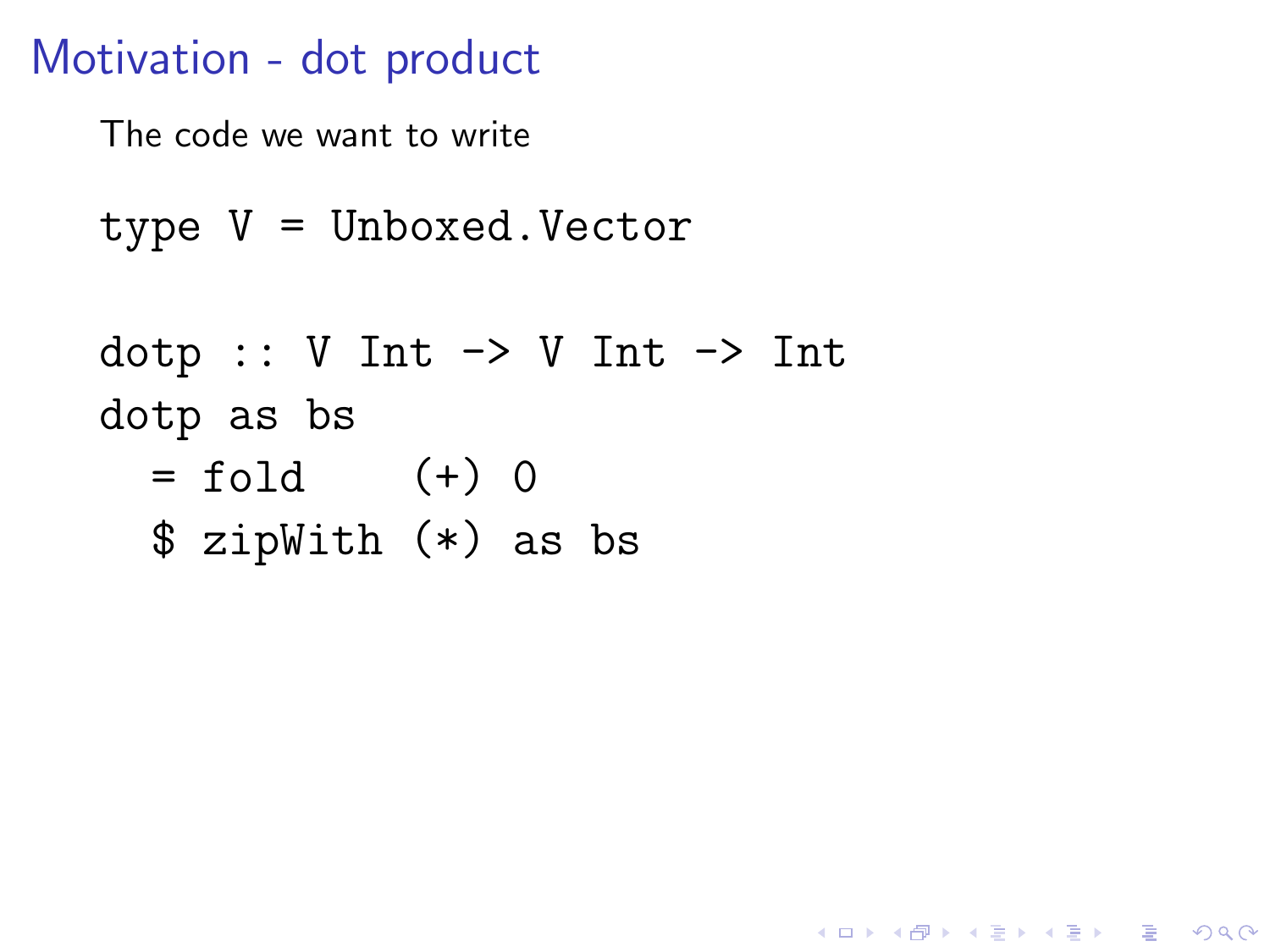The code we want to run

```
dotp as bs = go 0 0where
  go i acc
    | i > V.length as
   = acc| otherwise
   = go (i + 1) (\text{acc} + (\text{as}!i * \text{bs}!i))
```
No intermediate vectors, no constructors, no allocations: perfect. (Just pretend they're not boxed ints...)

**KORK ERKER ADE YOUR**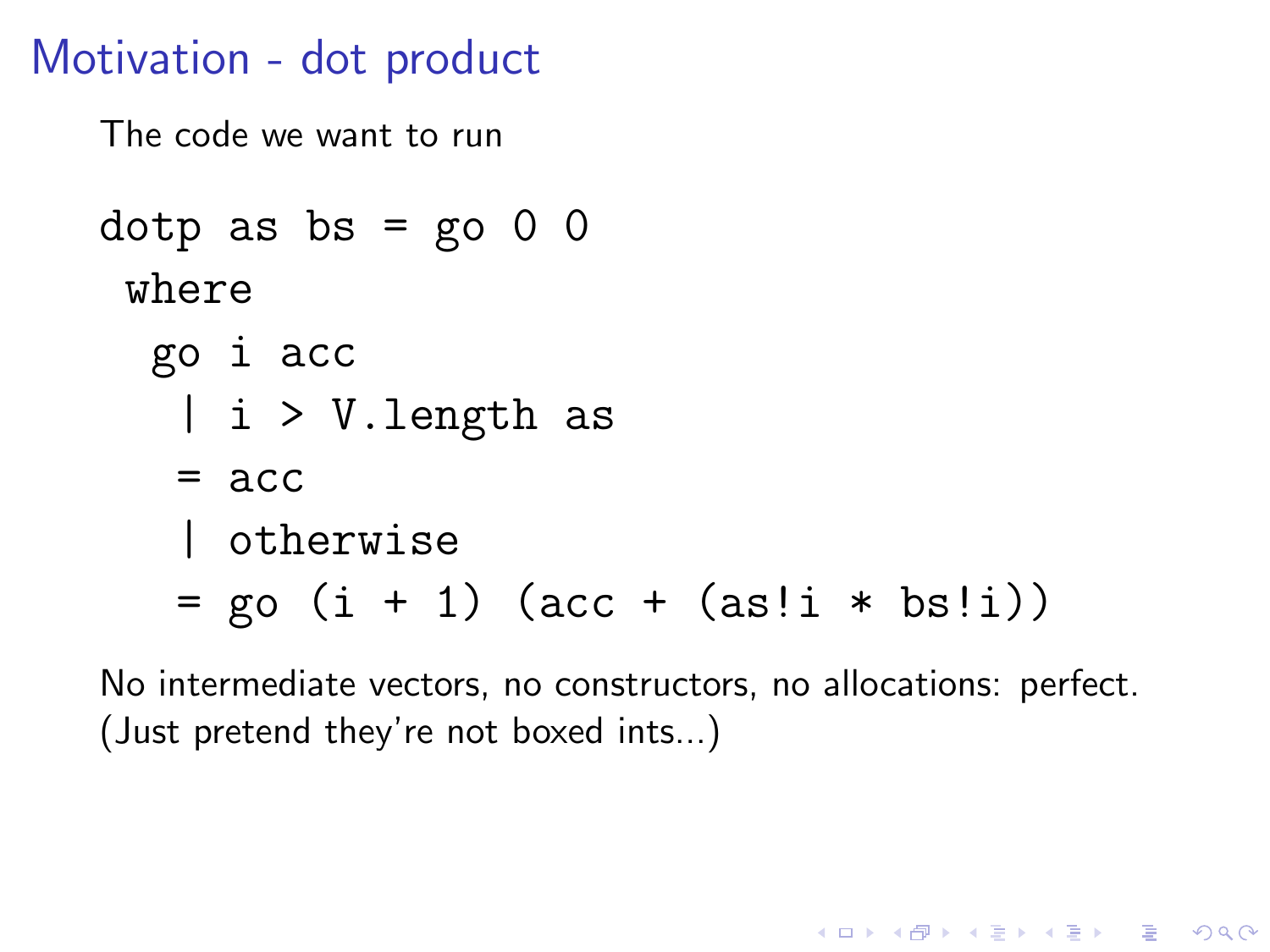The code we get after stream fusion (trust me)

dotp as bs = go (Nothing, 0) 0 where go (\_, i) acc | i > V.length as = acc go (Nothing, i) acc = go (Just (as!i), i) acc go (Just a, i) acc = go (Nothing, i + 1) (acc + (a \* bs!i))

K ロ ▶ K @ ▶ K 할 ▶ K 할 ▶ | 할 | © 9 Q @

All those allocations!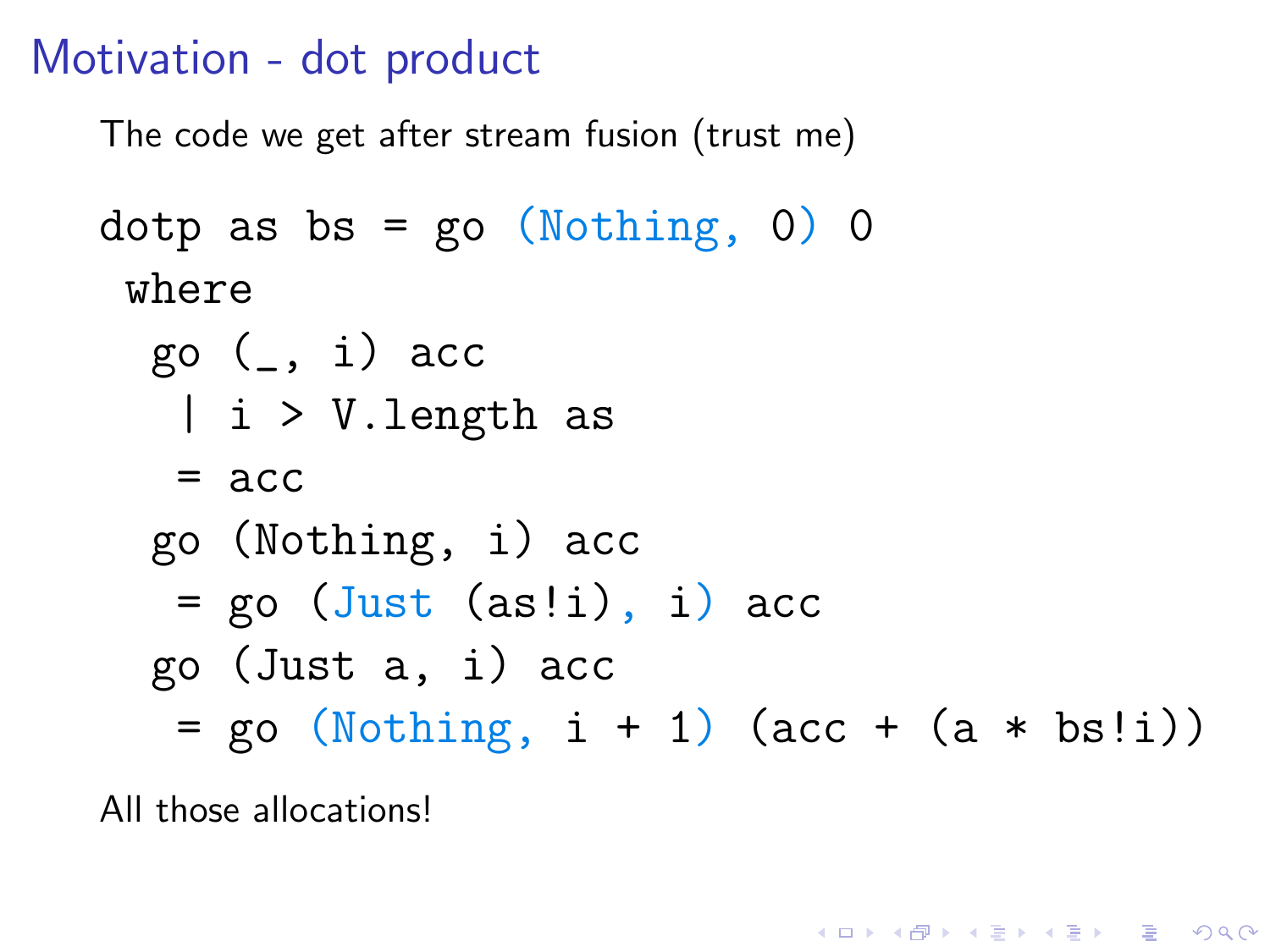The code we get after stream fusion (trust me)

dotp as bs = go (Nothing, 0) 0 where go (\_, i) acc | i > V.length as = acc go (Nothing, i) acc = go (Just (as!i), i) acc go (Just a, i) acc = go (Nothing, i + 1) (acc + (a \* bs!i))

Only to be unboxed and scrutinised immediately. What a waste.

**K ロ ▶ K 御 ▶ K 할 ▶ K 할 ▶ 이 할 → 이익단**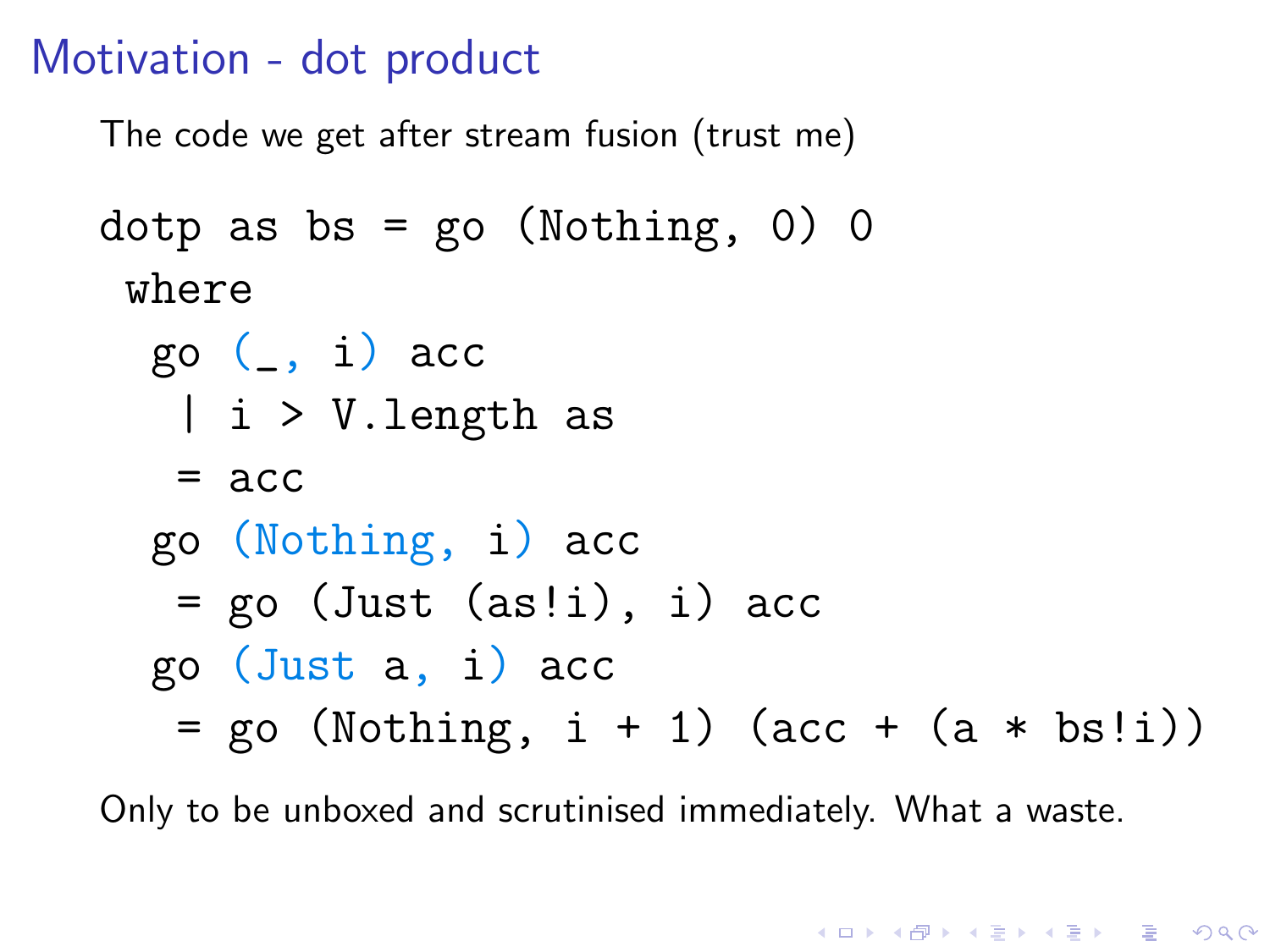Let us try specialising this by hand.

```
dotp as bs = go (Nothing, 0) 0where
```
go (\_, i) acc | i > V.length as = acc go (Nothing, i) acc = go (Just (as!i), i) acc go (Just a, i) acc = go (Nothing, i+1) (acc + (a\*bs!i))

Start by looking at the first recursive call. We can specialise the function for that particular call pattern.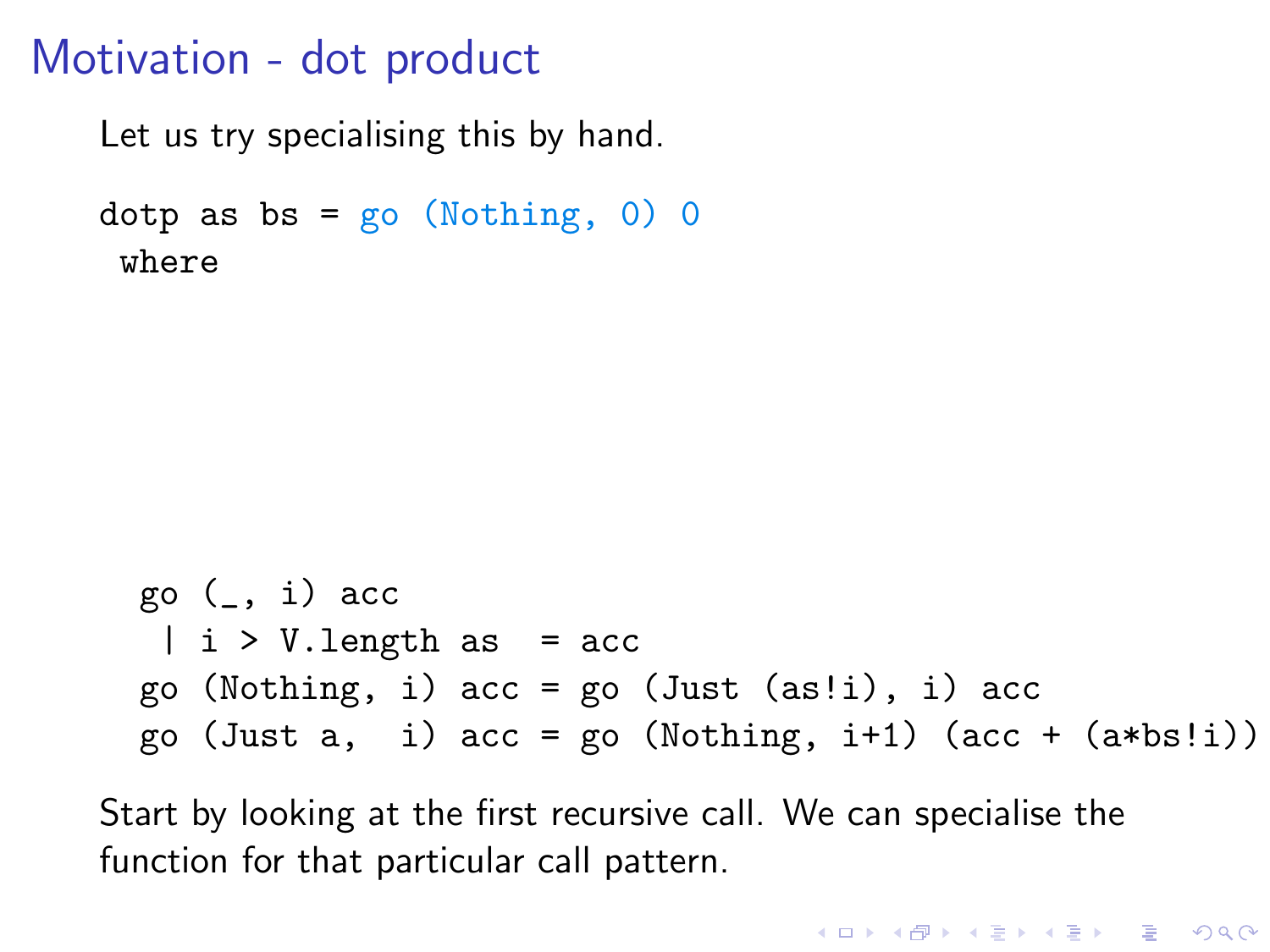Let us try specialising this by hand.

```
dotp as bs = \text{go'}1 0 0
 where
  go'1 i acc = case i > V.length as of
   True \rightarrow acc
   False \rightarrow go (Just (as!i), i) acc
```

```
go (, i) acc
 | i > V.length as = accgo (Nothing, i) acc = go (Just (as'i), i) acc
go (Just a, i) acc = go'1 (i + 1) (acc + (a * bs)1)
```
**KORK STRATER STRAKER** 

Specialise on go (Nothing, x)  $y = go'1 x y$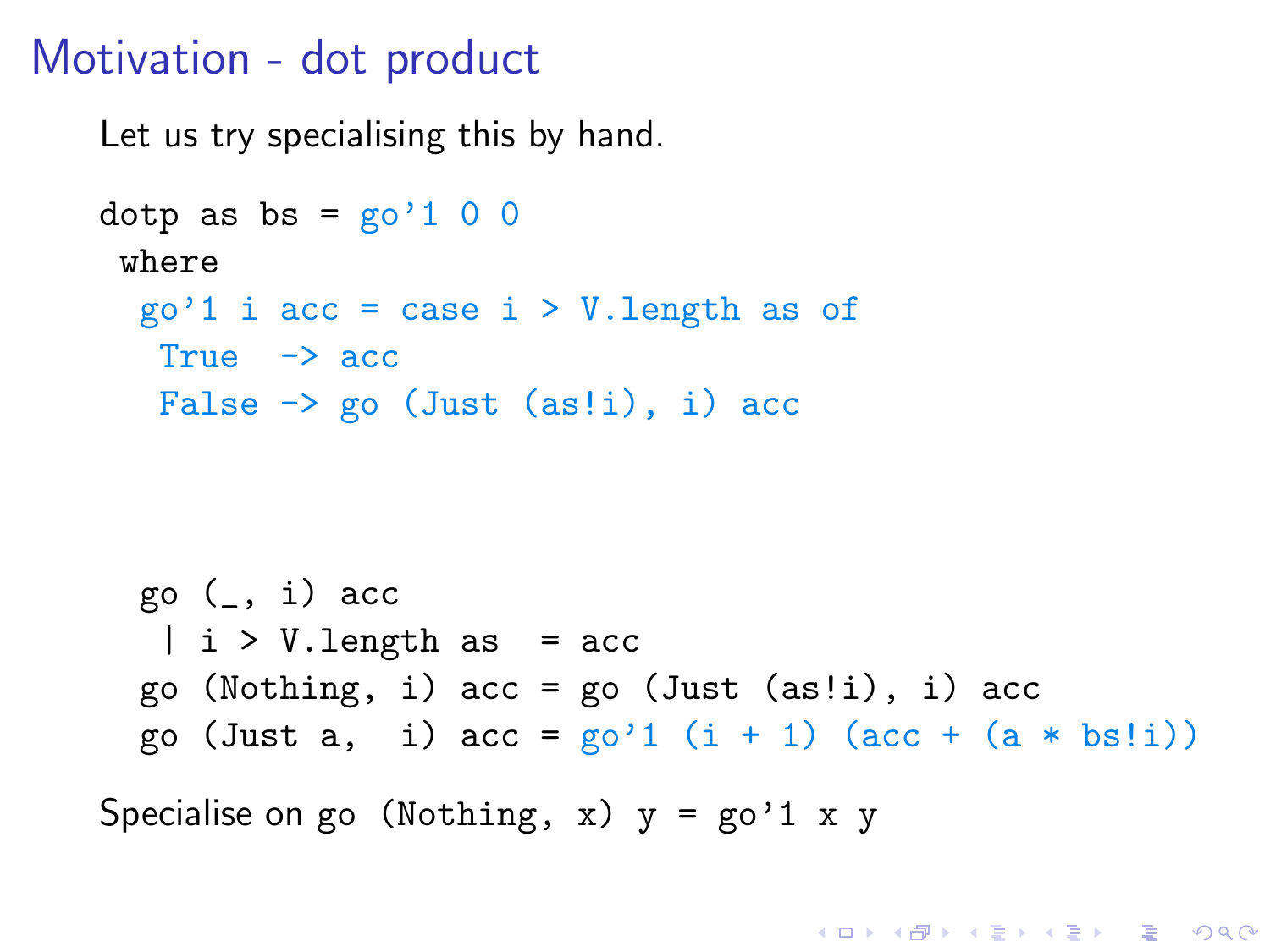```
Let us try specialising this by hand.
```

```
dotp as bs = go'1 0 0where
  go'1 i acc = case i > V.length as of
   True \rightarrow acc
   False \rightarrow go (Just (as'i), i) acc
```

$$
g_0 \left( \_, i \right)
$$
 acc  
\n $| i \rangle$  V.length as = acc  
\n $g_0 \left( \text{Nothing}, i \right)$  acc =  $g_0 \left( \text{Just (as!i)}, i \right)$  acc  
\n $g_0 \left( \text{Just a}, i \right)$  acc =  $g_0$ '1  $(i + 1) \left( \text{acc} + \left( \text{a} * \text{bs!i} \right) \right)$ 

Now look at the call in the new function. We can specialise on that pattern, too!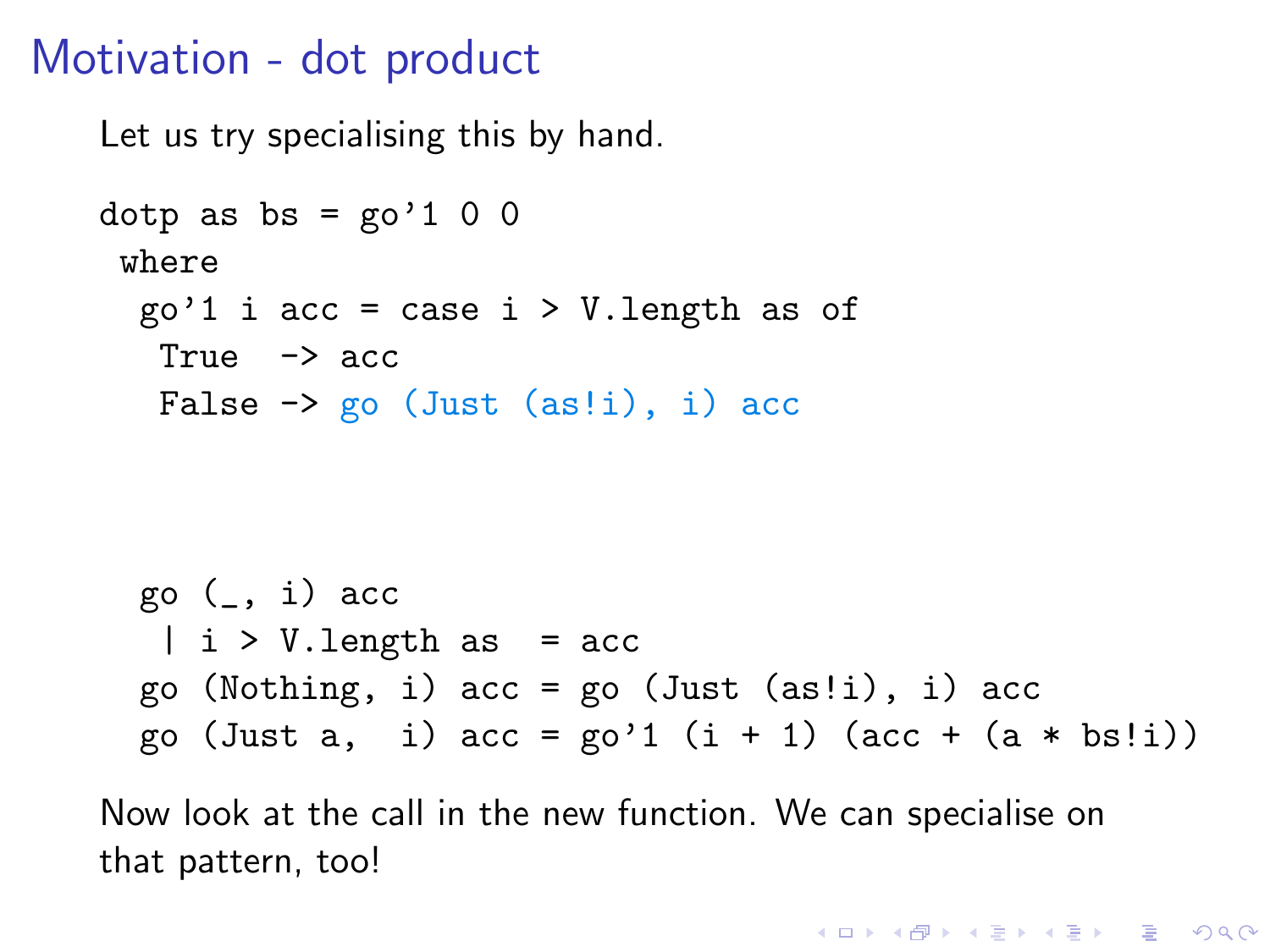```
Let us try specialising this by hand.
```

```
dotp as bs = go'1 \ 0 \ 0where
  go'1 i acc = case i > V.length as of
   True \rightarrow acc
   False \rightarrow go'2 (as!i) i acc
  go'2 a i acc = case i > V.length as of
   True -> acc
   False \rightarrow go'1 (i + 1) (acc + (a * bs!i))
  go (, i) acc
  | i \rangle V.length as = acc
  go (Nothing, i) acc = go (Just (as!i), i) acc
  go (Just a, i) acc = go'1 (i + 1) (acc + (a * bs!i))
```
Specialise on go (Just x, y)  $z = go'2 x y z$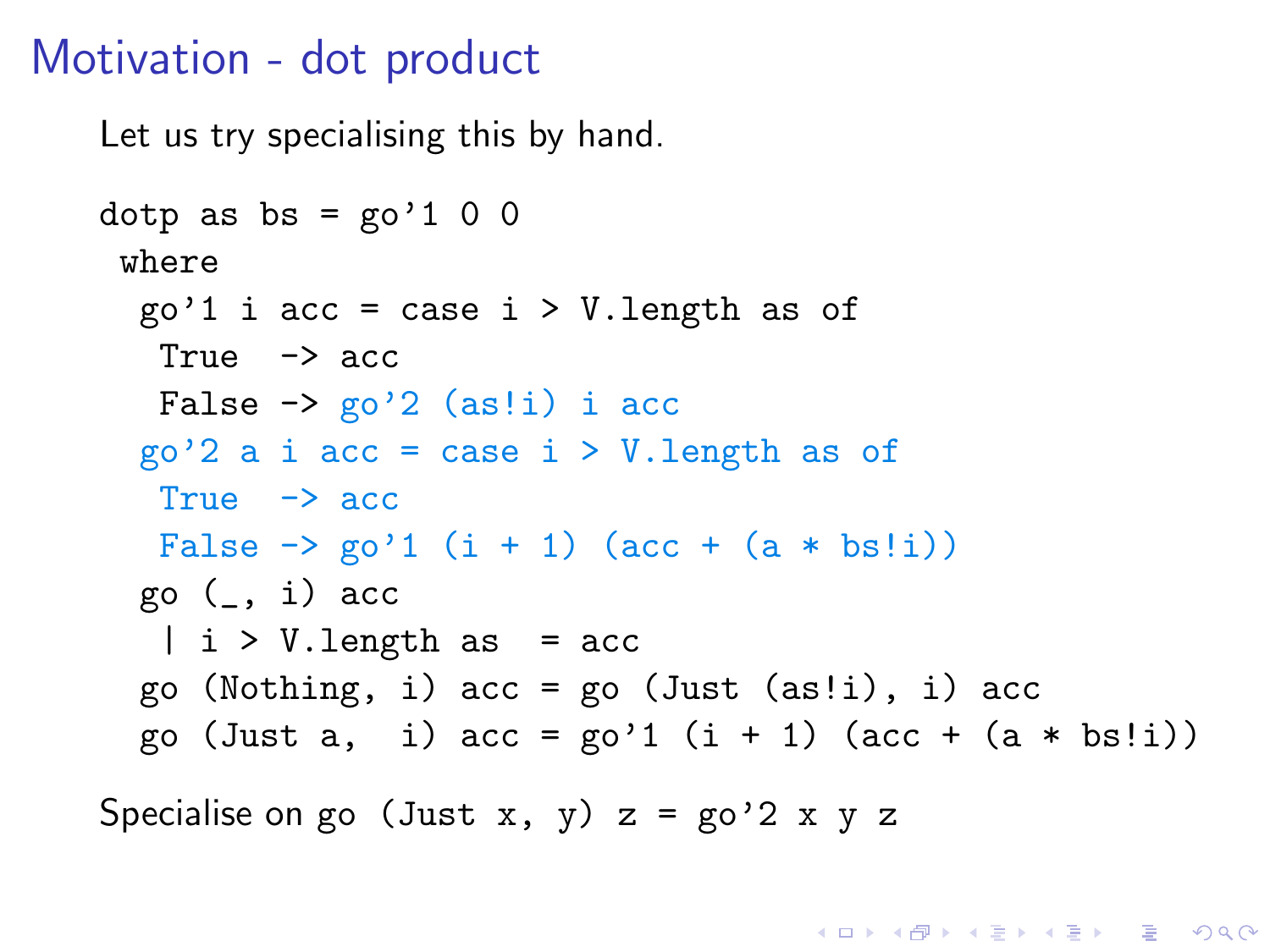Let us try specialising this by hand.

```
dotp as bs = go'1 \ 0 \ 0where
  go'1 i acc = case i > V.length as of
   True \rightarrow acc
   False \rightarrow go'2 (as!i) i acc
  go'2 a i acc = case i > V.length as of
   True -> acc
   False \rightarrow go'1 (i + 1) (acc + (a * bs!i))
  go (, i) acc
  \vert i > V.length as = acc
  go (Nothing, i) acc = go (Just (as!i), i) accgo (Just a, i) acc = go'1 (i + 1) (acc + (a * bs'i))
```
Now it turns out that go isn't even mentioned any more. Get rid of it.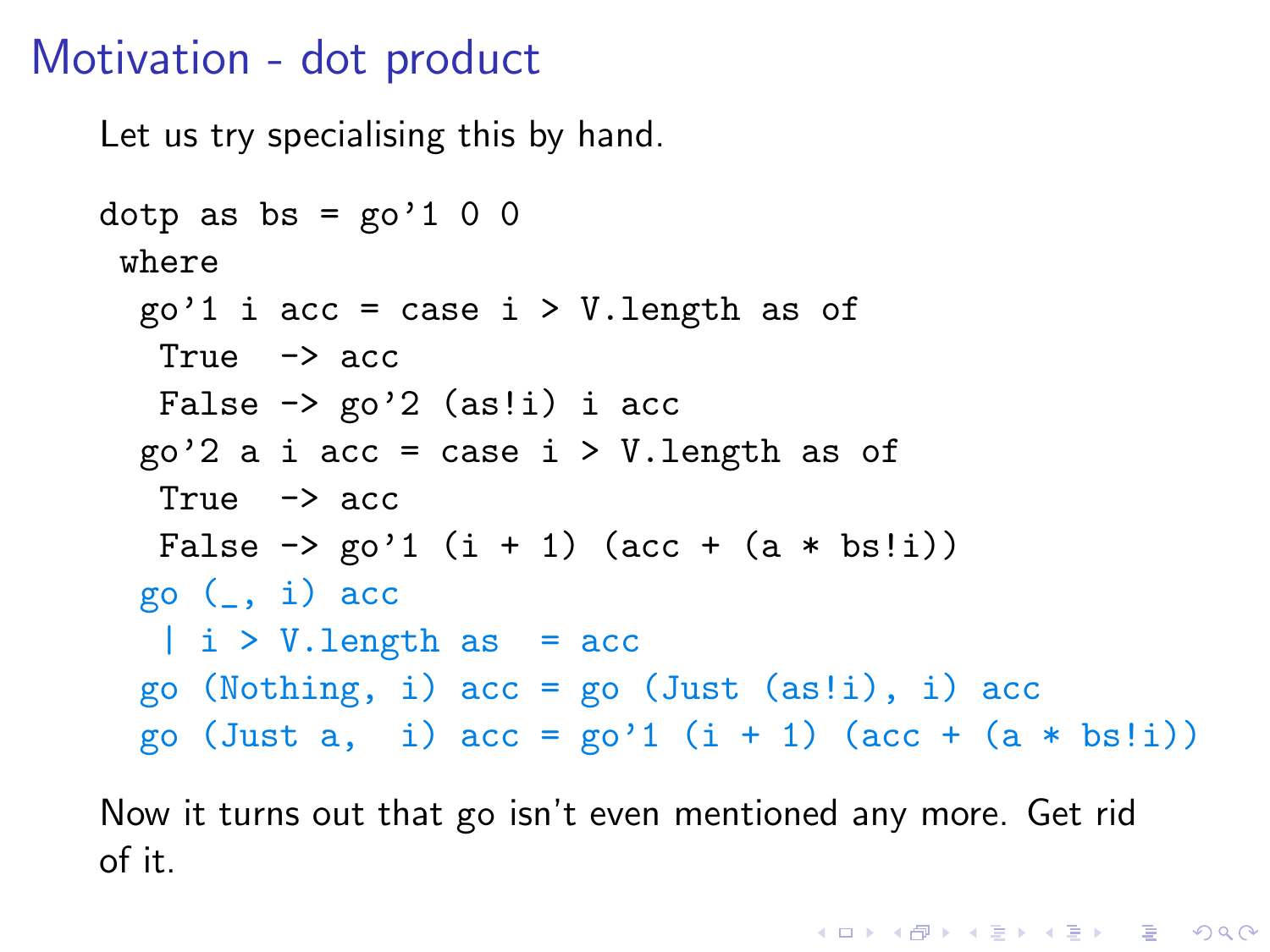Let us try specialising this by hand.

```
dotp as bs = go'1 \ 0 \ 0where
  go'1 i acc = case i > V.length as of
   True \rightarrow acc
   False \rightarrow go'2 (as!i) i acc
  go'2 a i acc = case i > V.length as of
   True -> acc
   False \rightarrow go'1 (i + 1) (acc + (a * bs!i))
```
These two are mutually recursive, but we can still inline go'2 into  $go'1$ .

**KORK STRATER STRAKER**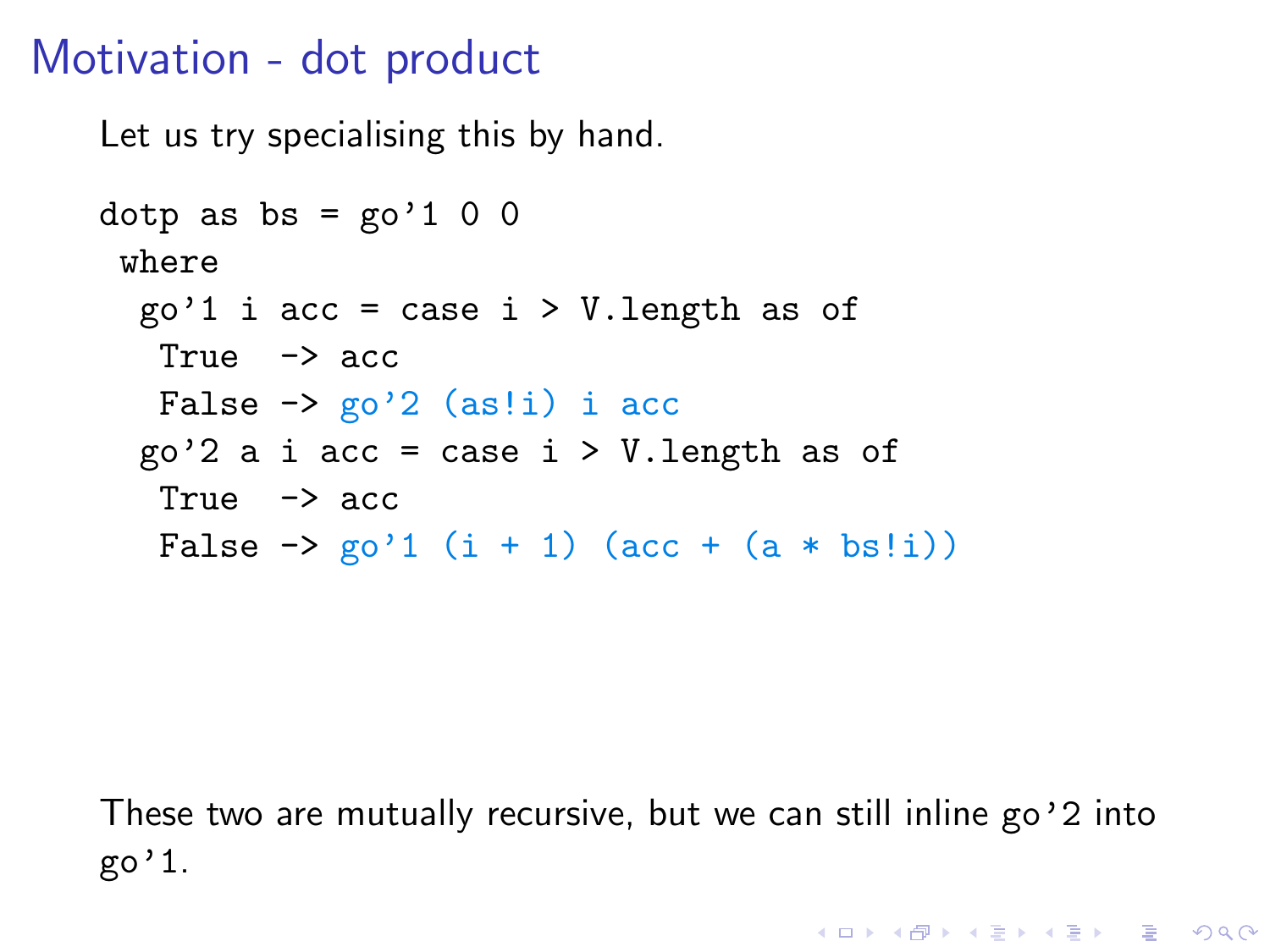Let us try specialising this by hand.

```
dotp as bs = go'1 \ 0 \ 0where
  go'1 i acc = case i > V.length as of
   True \rightarrow acc
   False \rightarrow case i > V. length as of
       True \rightarrow acc
       False \rightarrow go'1 (i + 1) (acc + (as!i * bs!i))
```
The case of  $i > V$ . length as is already inside the False branch of a case of the same expression, we can remove the case altogether.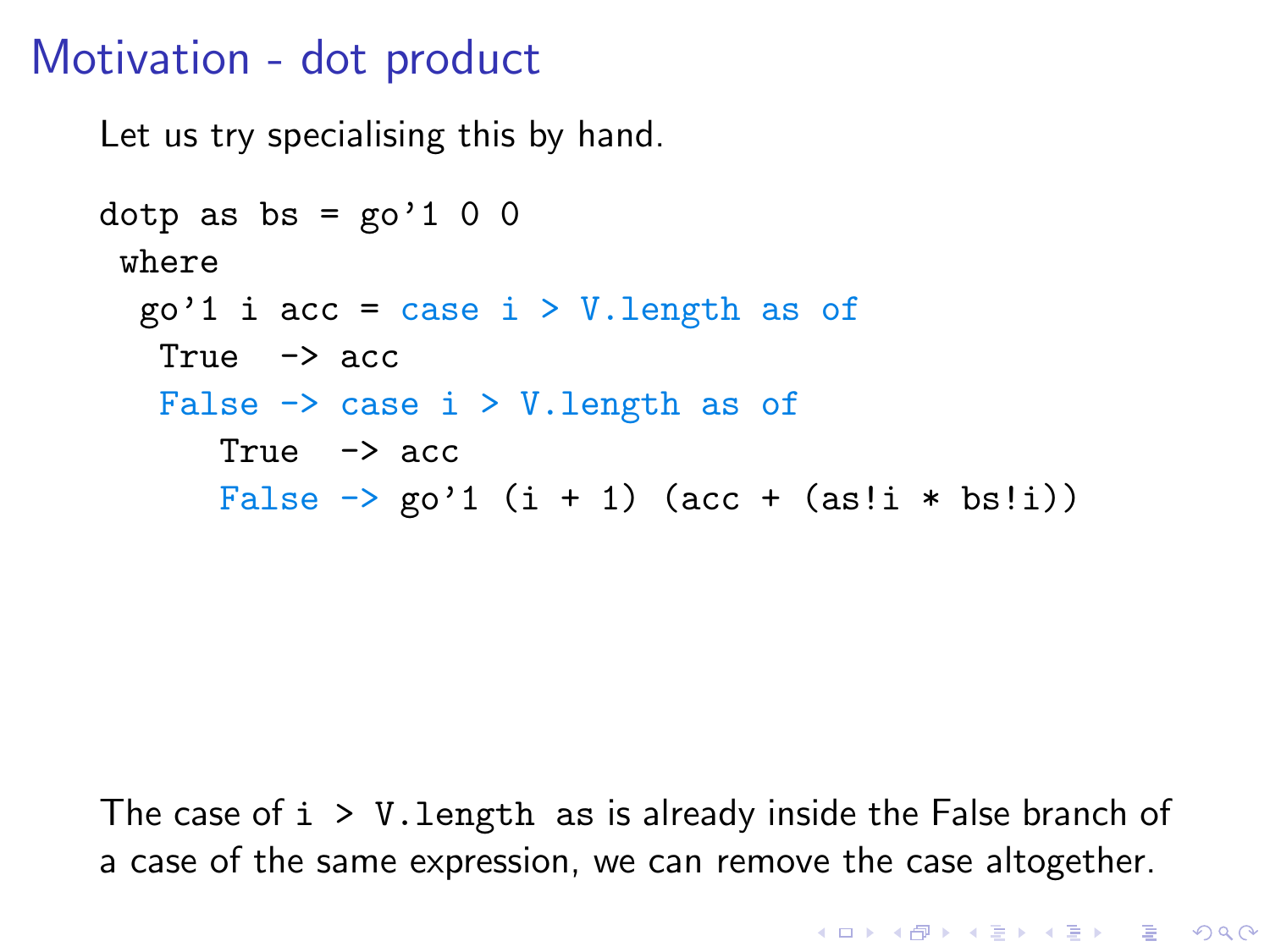Let us try specialising this by hand.

```
dotp as bs = go'1 \ 0 \ 0where
  go'1 i acc = case i > V.length as of
   True \rightarrow acc
   False \rightarrow go'1 (i + 1) (acc + (as!i * bs!i))
```
**KORK STRATER STRAKER** 

Which was what we wanted.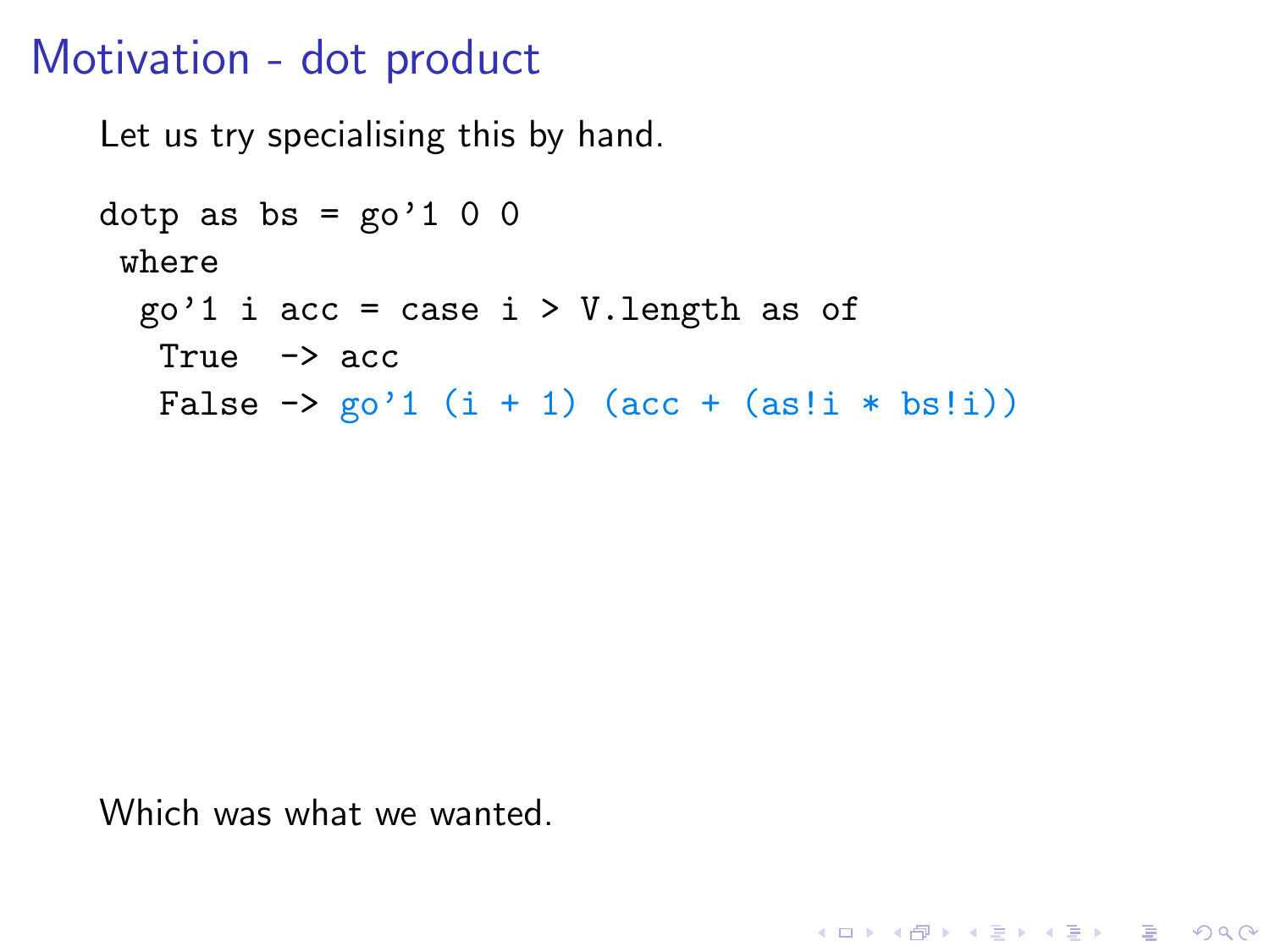# GHC pipeline (not to scale)

We now have some intuition about SpecConstr. How does it fit in with the rest of GHC's optimisations?

K ロ ▶ K @ ▶ K 할 > K 할 > 1 할 > 1 이익어

| Parse                |                 | $\therefore$ String $\rightarrow$ Source |                      |
|----------------------|-----------------|------------------------------------------|----------------------|
| Typecheck            |                 | :: Source                                | $\rightarrow$ Source |
| Desugar              |                 | :: Source                                | $\rightarrow$ Core   |
| Simplify             |                 | $\therefore$ Core                        | $\rightarrow$ Core   |
| SpecConstr           |                 | $\therefore$ Core                        | $\rightarrow$ Core   |
| Simplify $\times$ 50 |                 | $\therefore$ Core                        | $\rightarrow$ Core   |
| Code generation      | <b>Province</b> | Core                                     | $\rightarrow$ Object |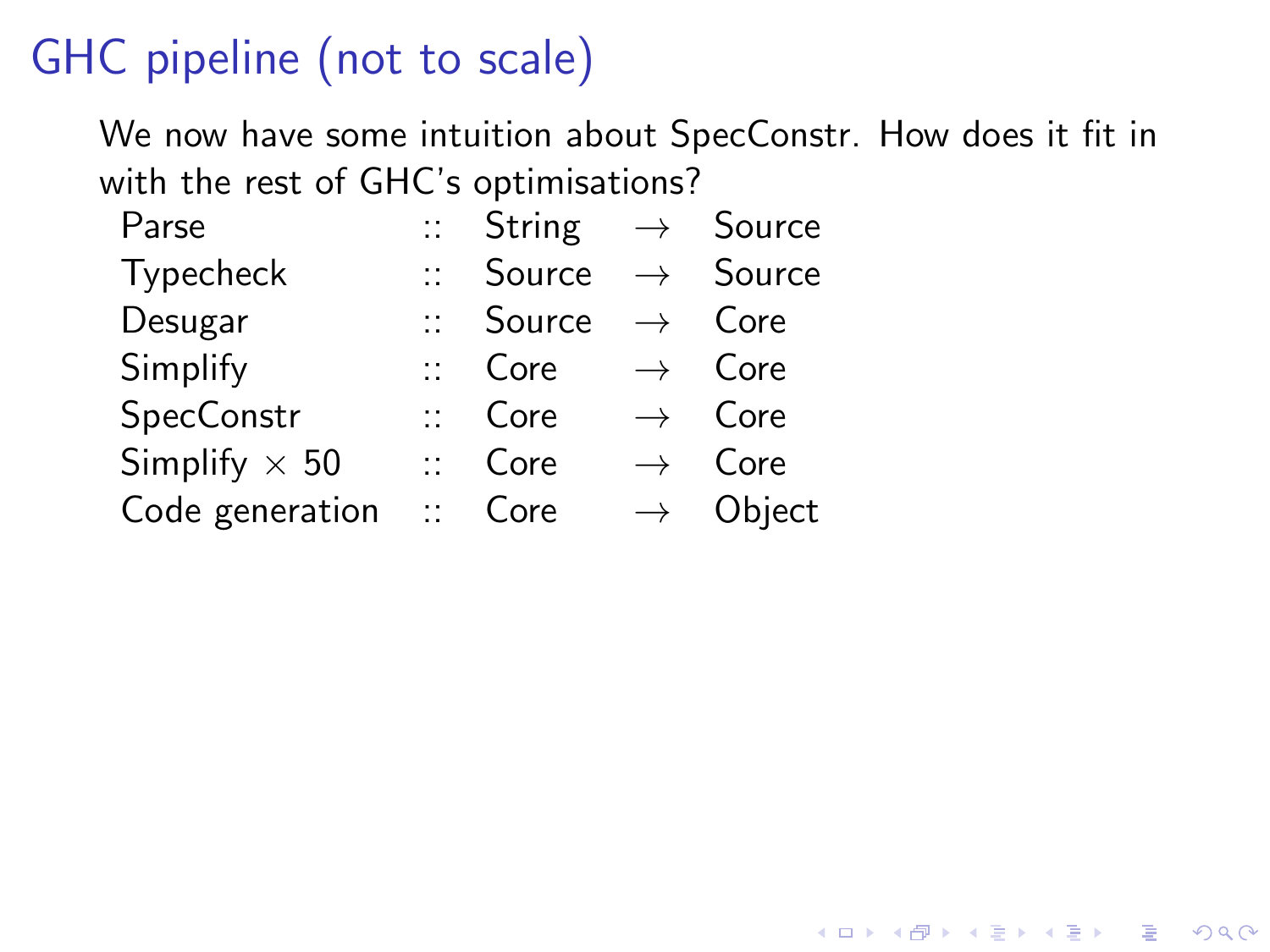# GHC pipeline (not to scale)

We now have some intuition about SpecConstr. How does it fit in with the rest of GHC's optimisations?

**K ロ ▶ K @ ▶ K 할 X X 할 X 및 할 X X Q Q O** 

| Parse                                                                                                           |          | $\therefore$ String $\rightarrow$ Source |  |                      |  |  |
|-----------------------------------------------------------------------------------------------------------------|----------|------------------------------------------|--|----------------------|--|--|
| Typecheck                                                                                                       | $11 - 1$ | Source $\rightarrow$ Source              |  |                      |  |  |
| Desugar                                                                                                         |          | $\therefore$ Source $\rightarrow$ Core   |  |                      |  |  |
| Simplify                                                                                                        |          | $\therefore$ Core                        |  | $\rightarrow$ Core   |  |  |
| <b>SpecConstr</b>                                                                                               |          | $\therefore$ Core                        |  | $\rightarrow$ Core   |  |  |
| Simplify $\times$ 50                                                                                            |          | $\therefore$ Core                        |  | $\rightarrow$ Core   |  |  |
| Code generation                                                                                                 |          | $\therefore$ Core                        |  | $\rightarrow$ Object |  |  |
| the contract of the contract of the contract of the contract of the contract of the contract of the contract of |          |                                          |  |                      |  |  |

Focus on these parts.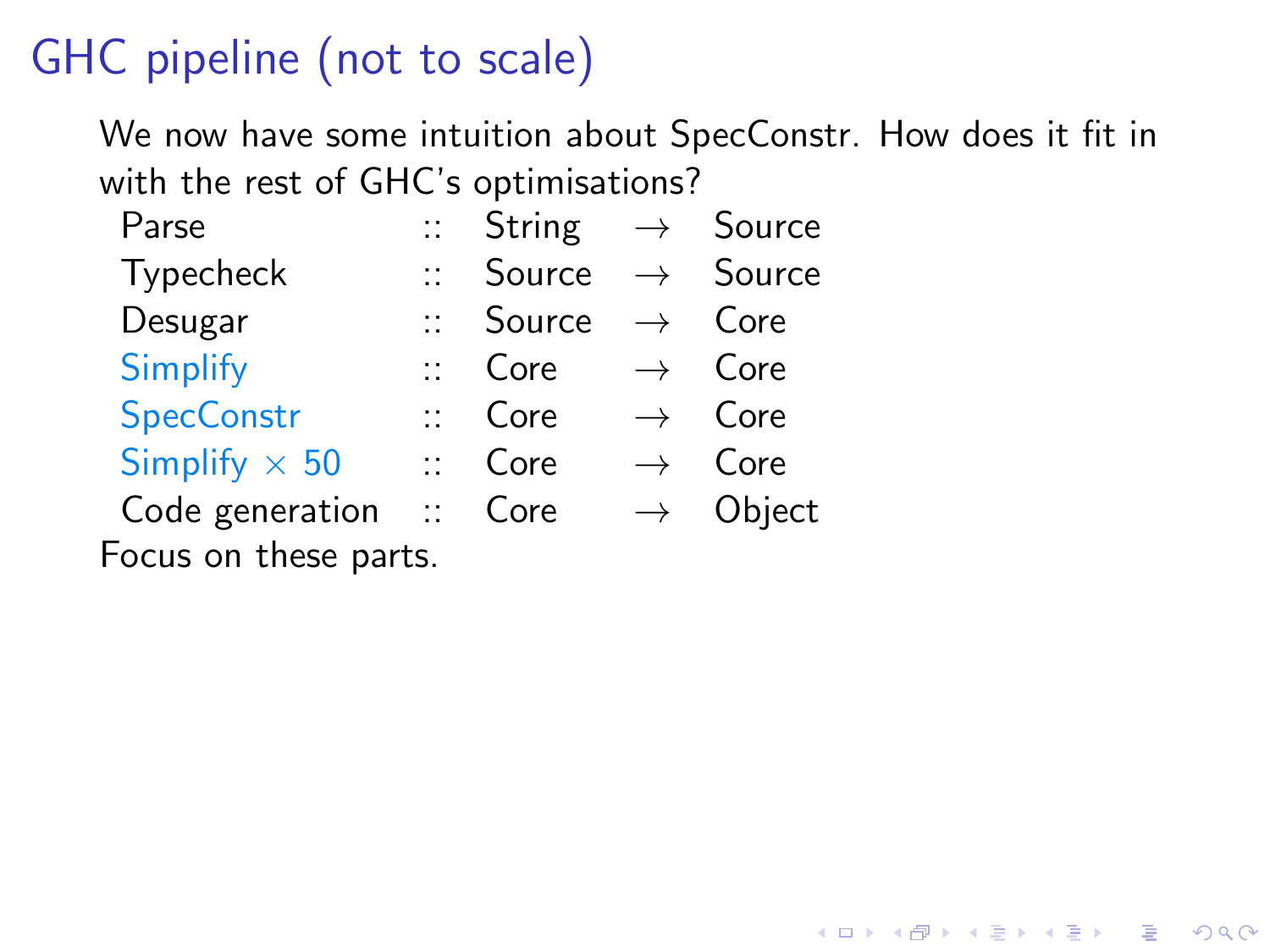The simplifier does a bunch of transforms in a single pass:

- $\blacktriangleright$  Case of constructor
- $\blacktriangleright$  Inlining
- $\blacktriangleright$  Rewrite rules
- $\blacktriangleright$  Let floating
- $\blacktriangleright$  Beta reduction

and many more, but these are the most interesting for us

K ロ ▶ K @ ▶ K 할 > K 할 > 1 할 > 1 이익어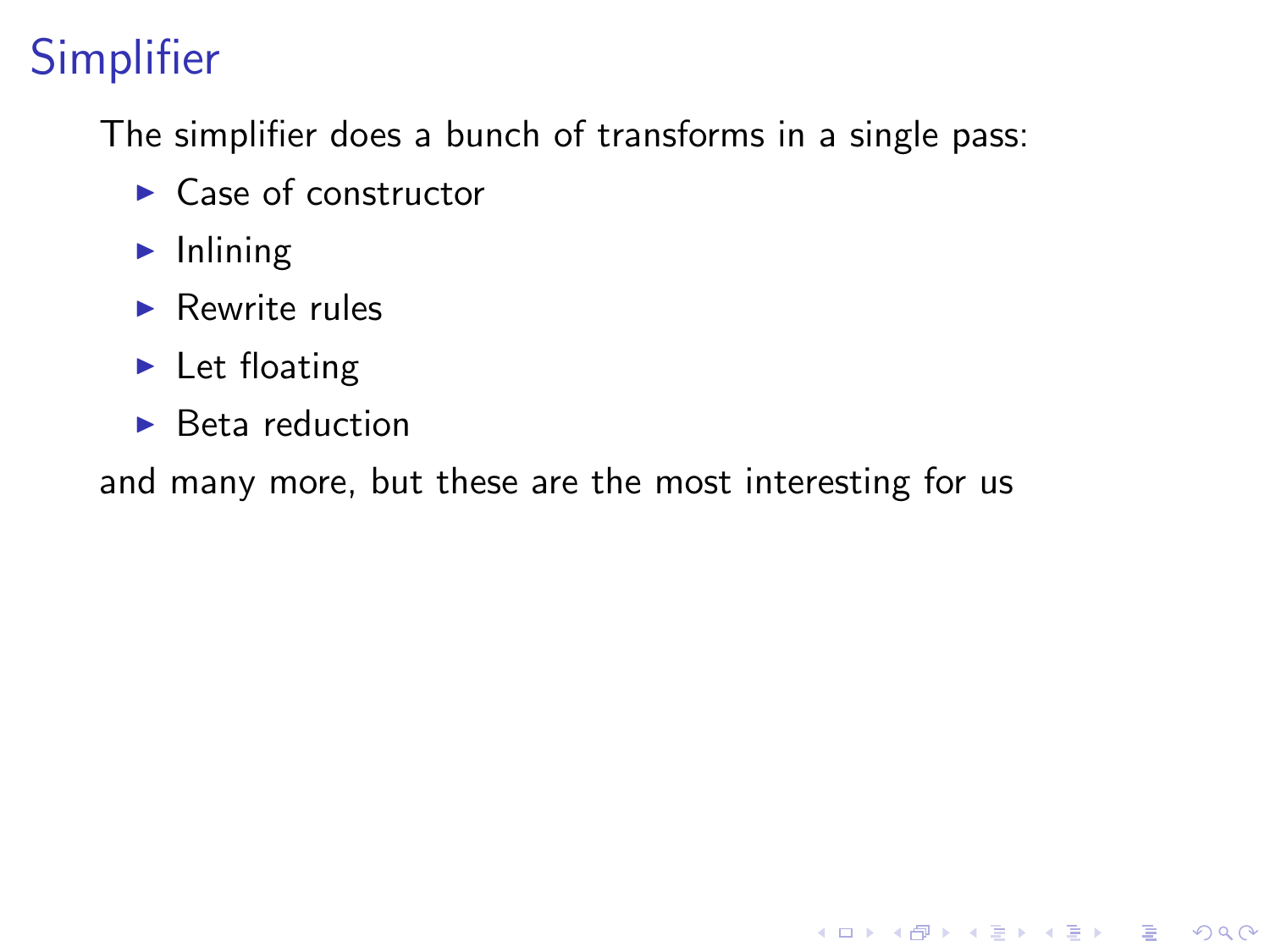Case of constructor

case (Just a) of Nothing  $\rightarrow x$ Just  $a' \rightarrow y$ 

==>

### let  $a' = a$ in y

When the scrutinee of a case is known to be a constructor, we can remove the case altogether.

**KORK STRATER STRAKER**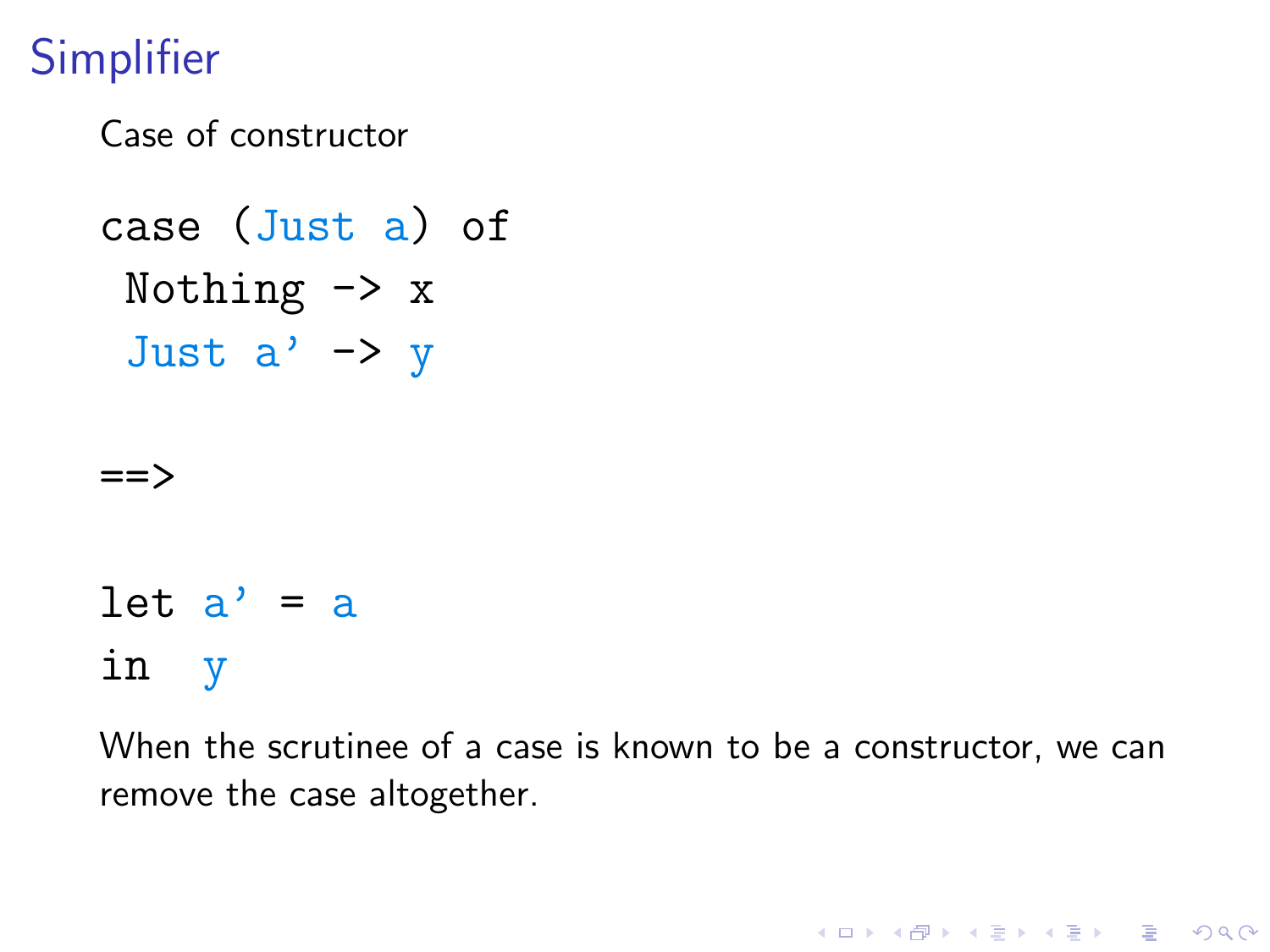#### Inlining

```
zipWith f xs ys
 = unstream $ zipWith_S f
   (stream xs) (stream ys)
...
zipWith (*) as bs
==...
unstream $ zipWith_S (*)
```

```
(stream as) (stream bs)
```
Move the definition of a function into places it is used

**KORK ERKER ADE YOUR**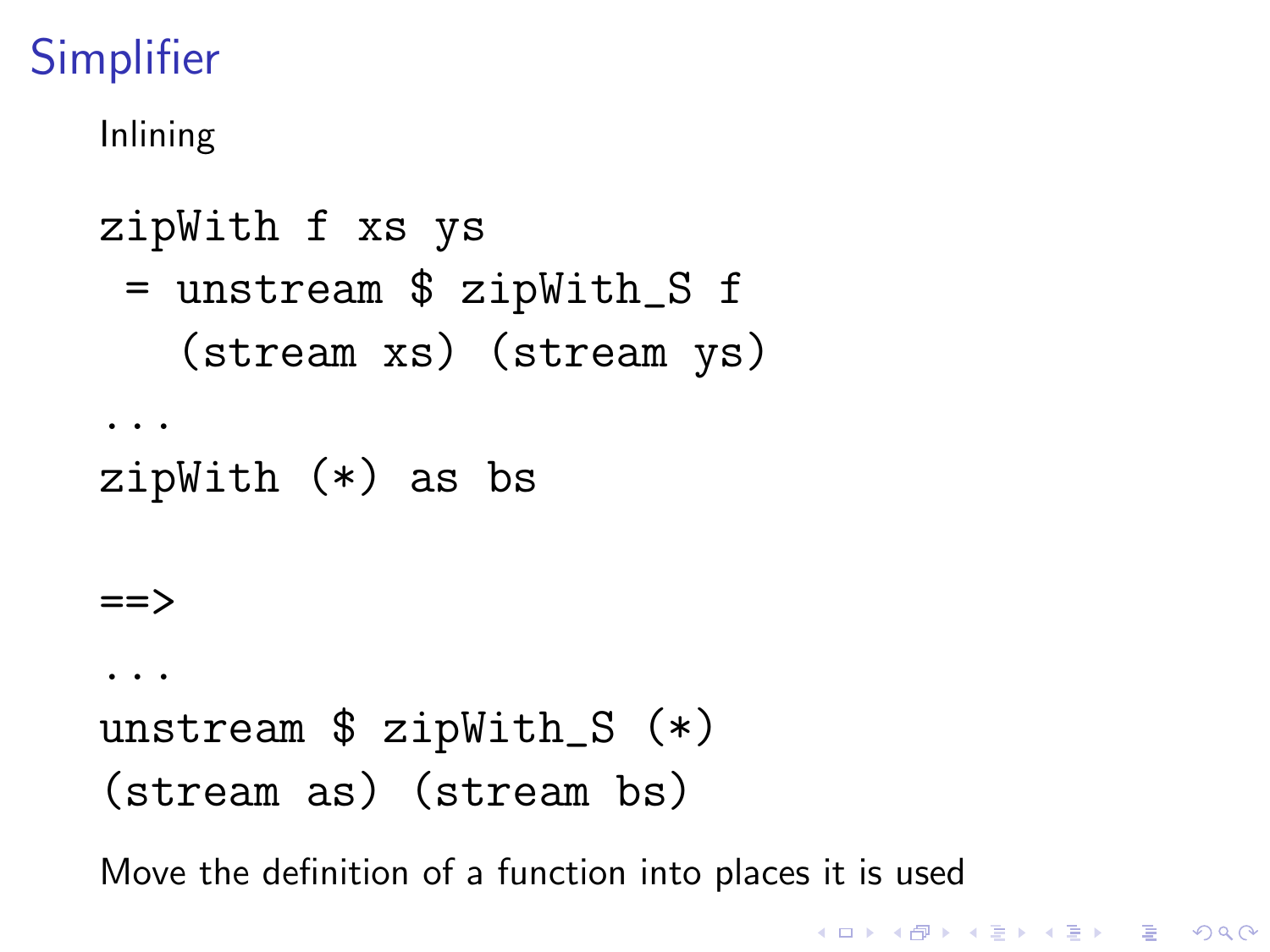Rewrite rules

 ${-#$  RULES stream (unstream xs) = xs #-}

fold  $S$  (+)  $\frac{1}{2}$  stream  $\frac{1}{2}$  unstream  $\frac{1}{2}$ zipWith\_S (\*) (stream as) (stream bs)  $==$ 

... fold  $S$  (+)  $$$ zipWith\_S (\*) (stream as) (stream bs)

**KORK ERKER ADE YOUR** 

Replace left-hand side with right, anywhere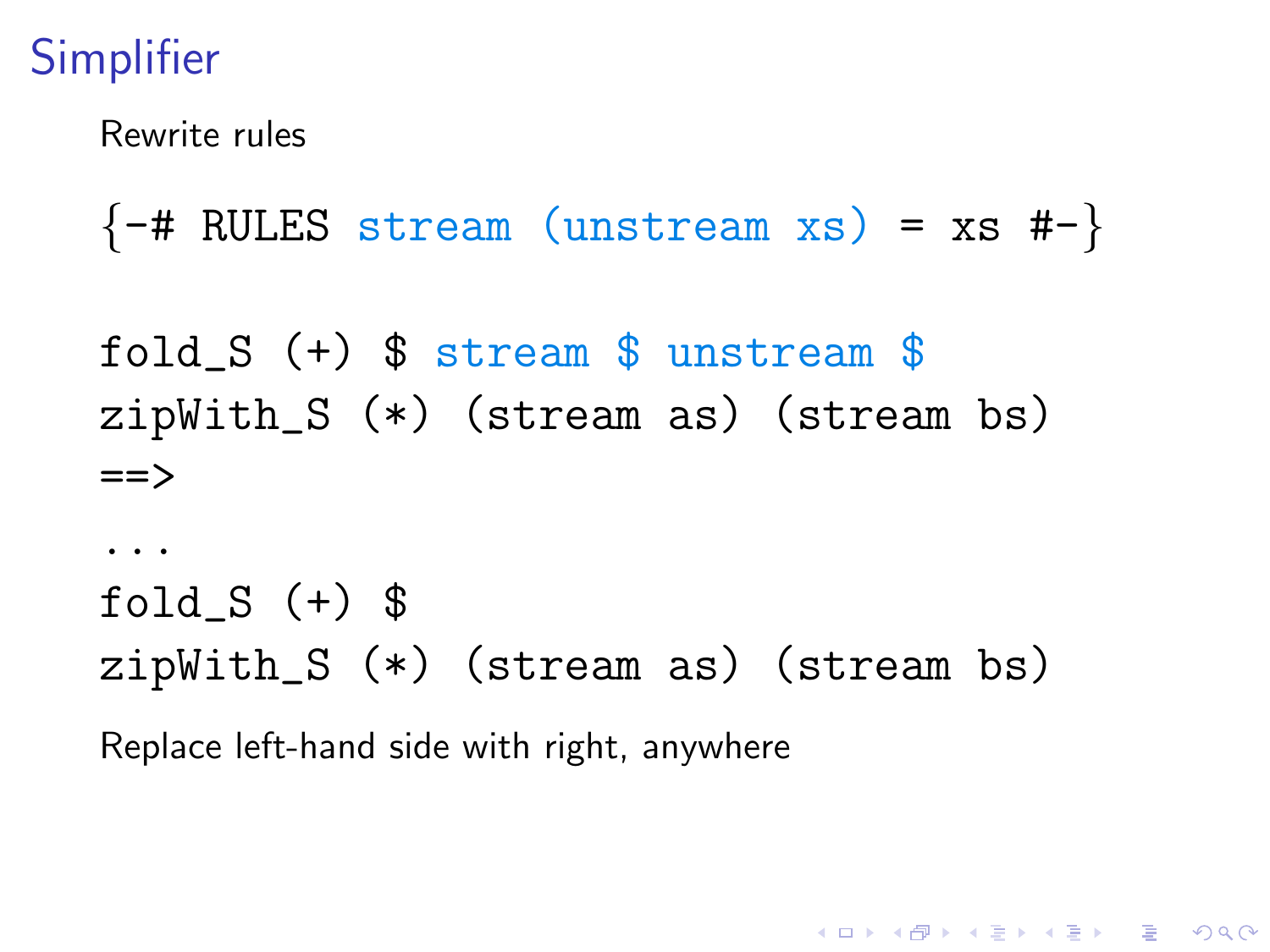The basic idea:

- $\blacktriangleright$  Find calls with constructors
- $\triangleright$  Create new functions for that call pattern
- $\triangleright$  Add rewrite rules for each call pattern
- $\blacktriangleright$  Let the simplifier do the rest

enumFromTo f t acc  $=$  case  $f > t$  of True  $\rightarrow$  acc False  $\rightarrow$  enumFromTo f  $(t-1)$   $(t : acc)$ 

K ロ ▶ K @ ▶ K 할 ▶ K 할 ▶ 이 할 → 9 Q @

(Silly example.)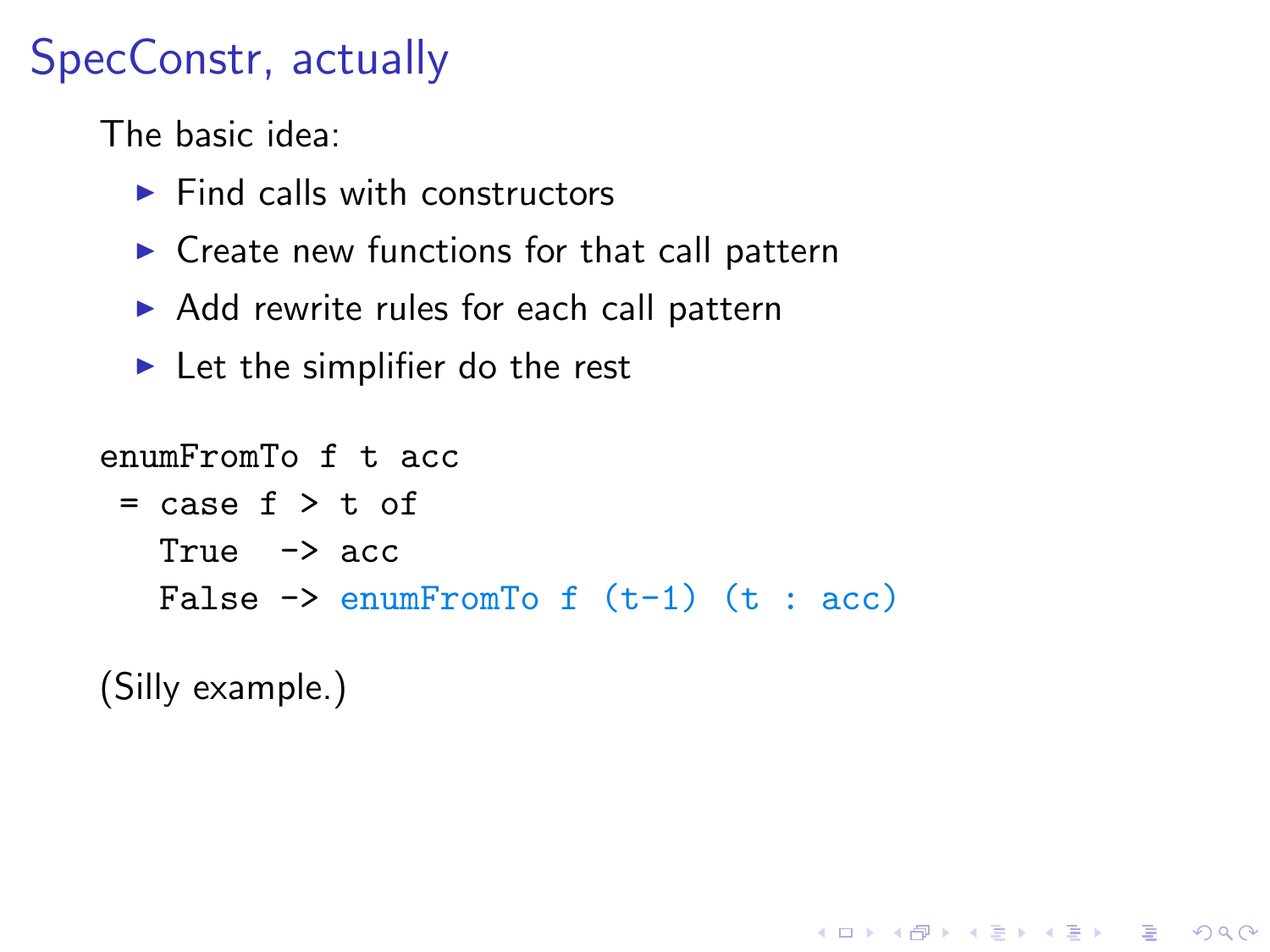The basic idea:

- $\blacktriangleright$  Find calls with constructors
- $\triangleright$  Create new functions for that call pattern
- $\triangleright$  Add rewrite rules for each call pattern
- $\blacktriangleright$  Let the simplifier do the rest

```
enumFromTo f t acc
 = case f > t of
   True \rightarrow acc
   False \rightarrow enumFromTo'1 f (t-1) t acc
enumFromTo'1 f t cons acc
 = case f > t of
   True \rightarrow acc
   False \rightarrow enumFromTo f (t-1) (t : const : acc)
```
Not only will this diverge, it's not even decreasing allocations!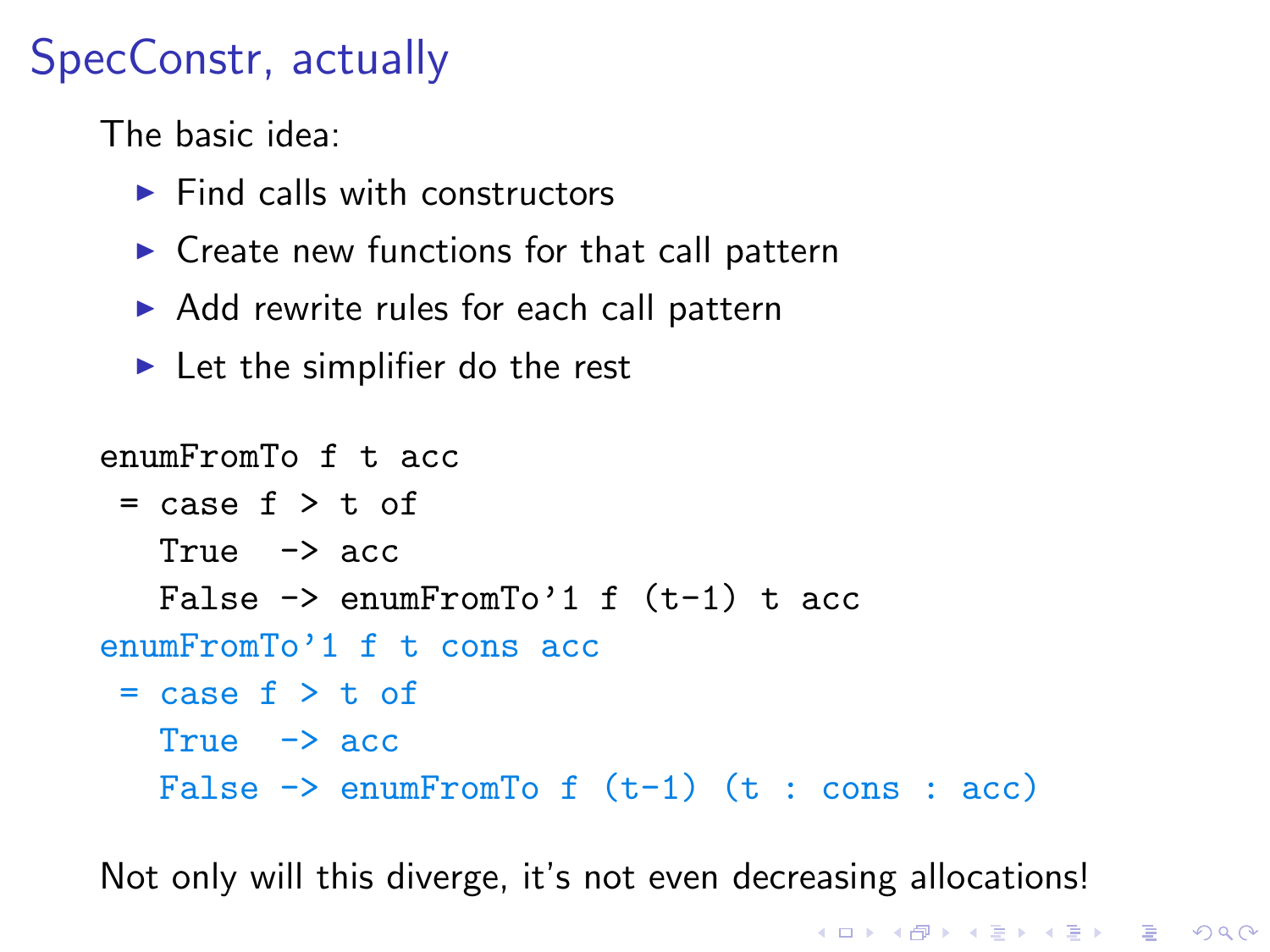The basic idea:

 $\triangleright$  Find calls with constructors on scrutinised parameters

K ロ ▶ K @ ▶ K 할 ▶ K 할 ▶ 이 할 → 9 Q @

- $\triangleright$  Create new functions for that call pattern
- $\triangleright$  Add rewrite rules for each call pattern
- $\blacktriangleright$  Let the simplifier do the rest

enumFromTo f t acc  $=$  case  $f > t$  of True  $\rightarrow$  acc False  $\rightarrow$  enumFromTo f  $(t-1)$   $(t : acc)$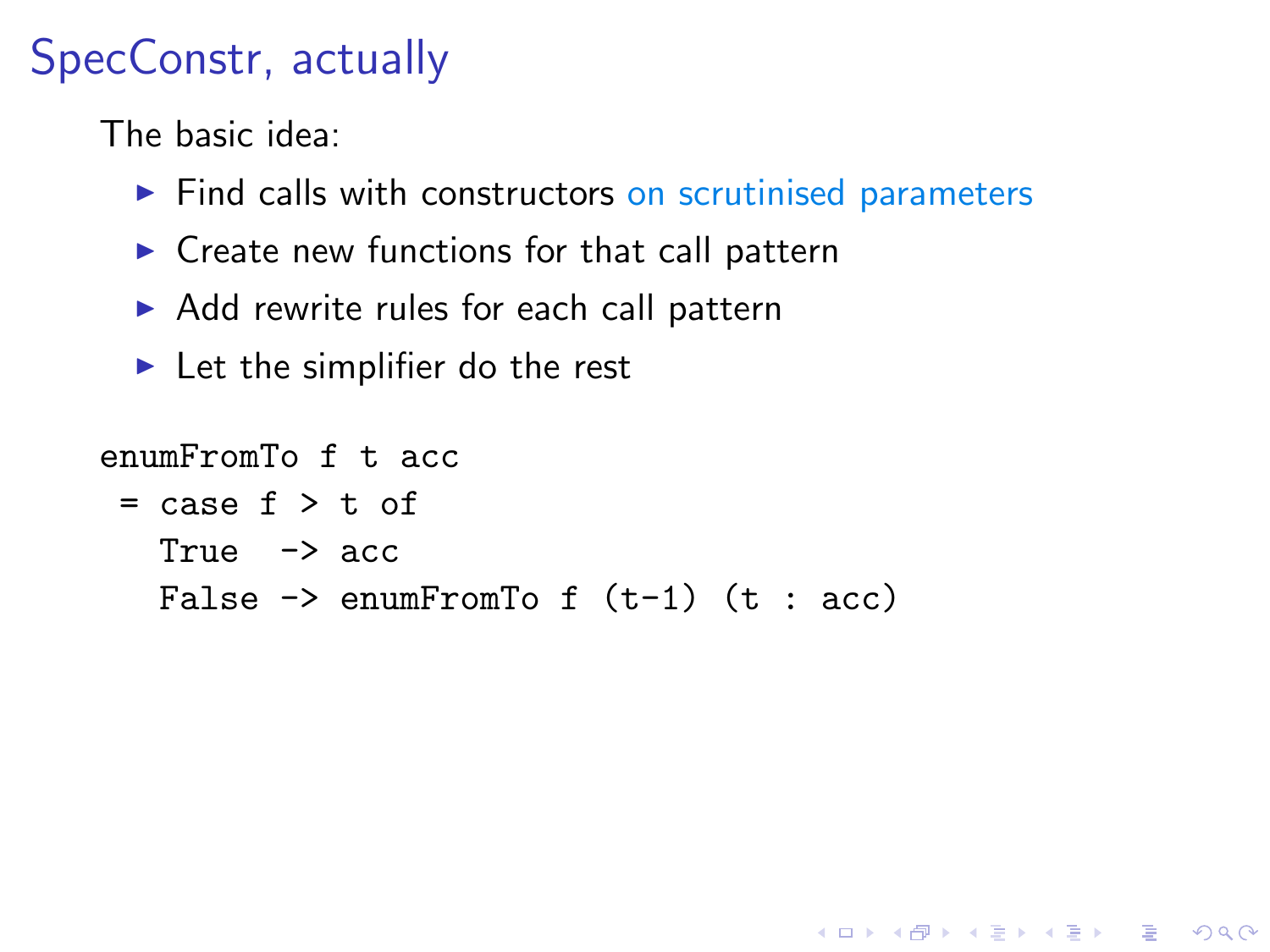```
Looking through bindings
```

```
silly2 xs' = case xs' of\Box \rightarrow \Box(x:xs) \rightarrow if \quad x > 10then (dof(x:xs), do2(x:xs)): silly2 (x:xs)else silly2 xs
```
**KORK STRATER STRAKER** 

Common subexpression elimination (CSE) will probably rewrite those x:xs into xs'.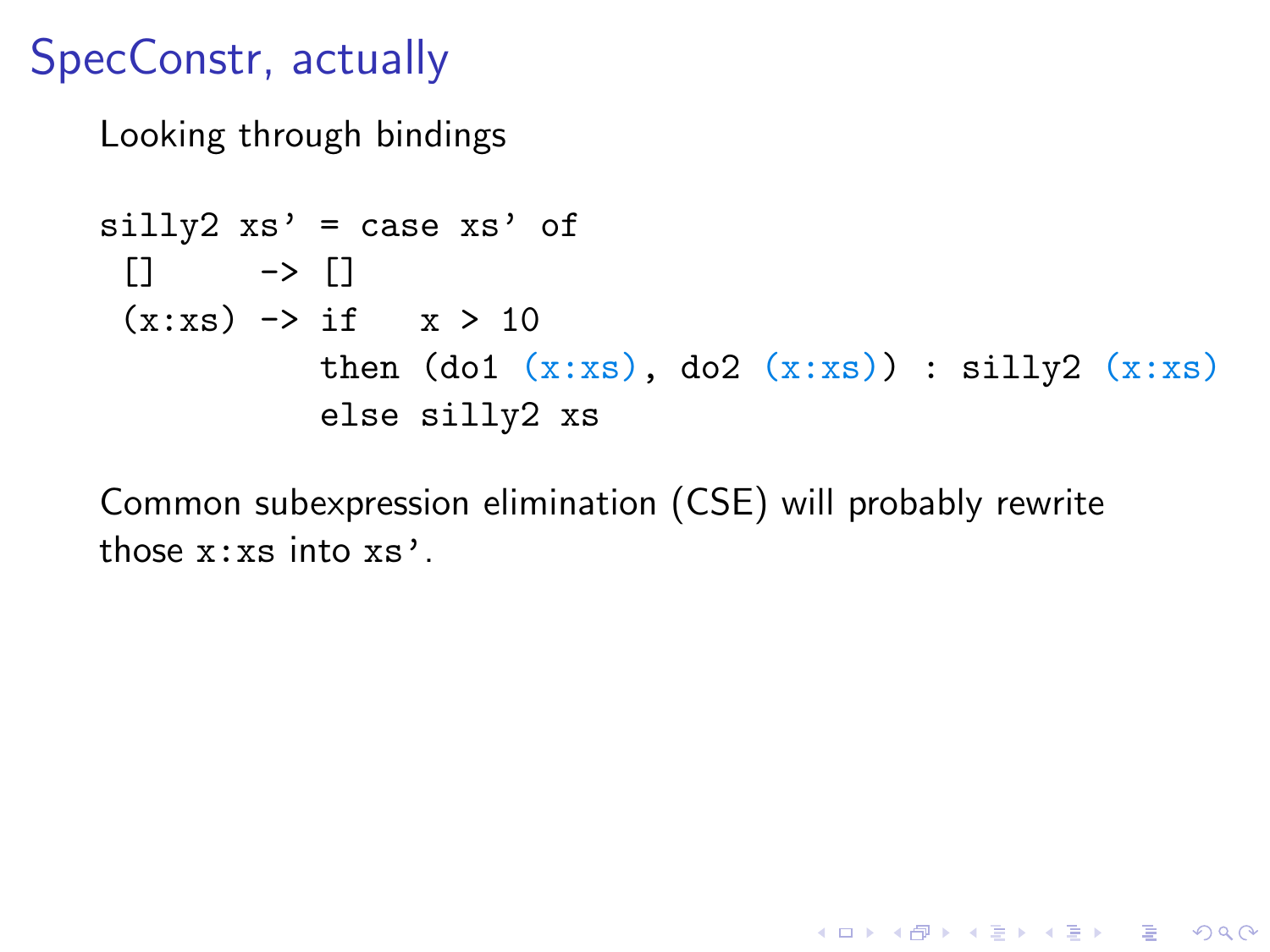```
Looking through bindings
```

```
silly2 xs' = case xs' of\Box \rightarrow \Box(x:xs) \rightarrow if \quad x > 10then (dof xs', do2 xs') : silly2 xs'else silly2 xs
```
But now it's not obvious that  $silly2 xs'$  is a valid call pattern. No matter: keep track of the bound variables and their values. If we know  $xs' = x:xs$ , we can still specialise.

**KORK ERKER ADE YOUR**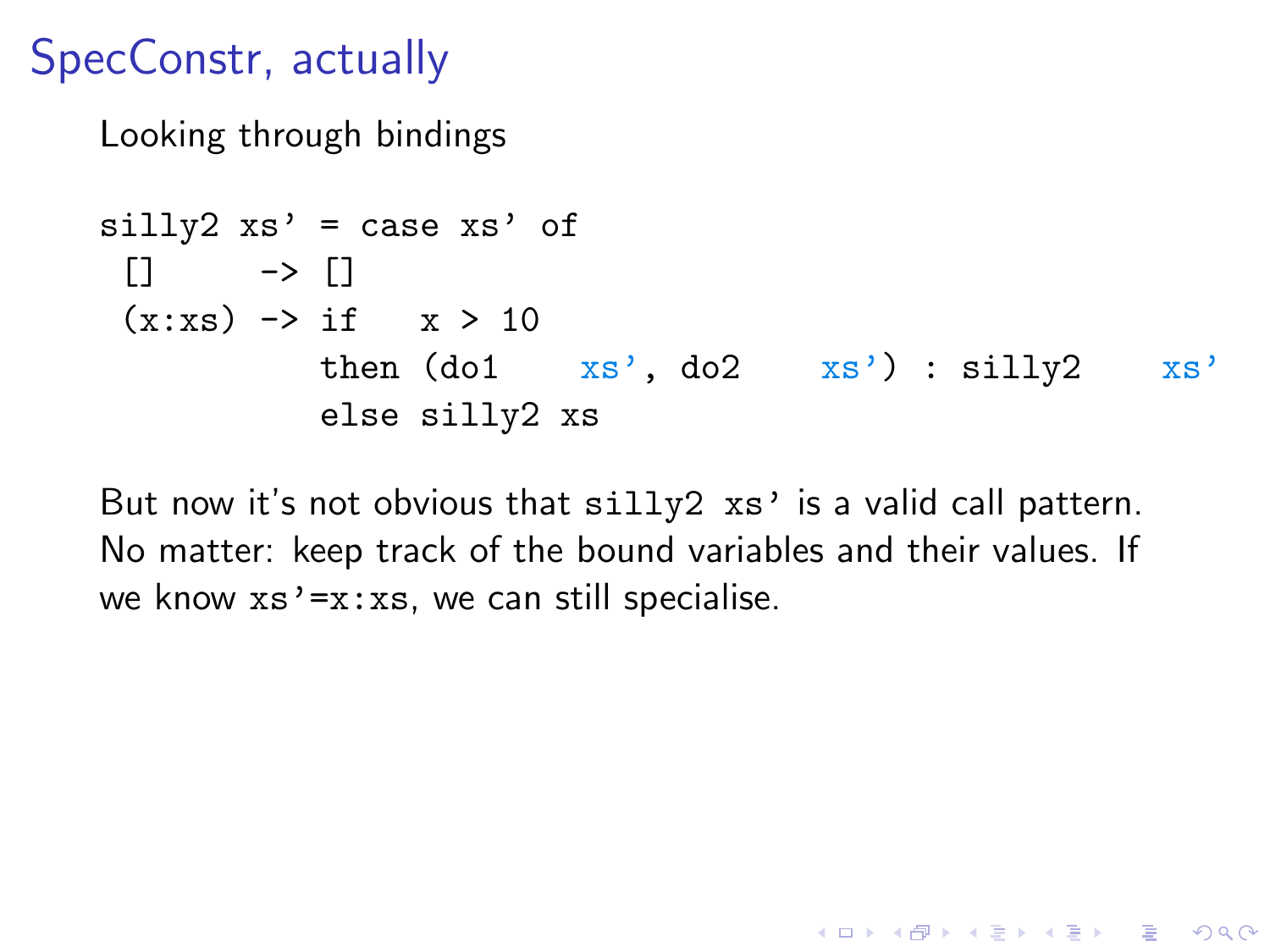Reboxing

```
silly2 xs' = case xs' of\Box \rightarrow \Box(x:xs) \rightarrow if \quad x > 10then (dof xs', do2 xs') : silly2 xs'else silly2 xs
```
K ロ ▶ K @ ▶ K 할 > K 할 > 1 할 > 1 이익어

Now we'll specialise on  $silly2(x:xs) = silly2'1x xs$ .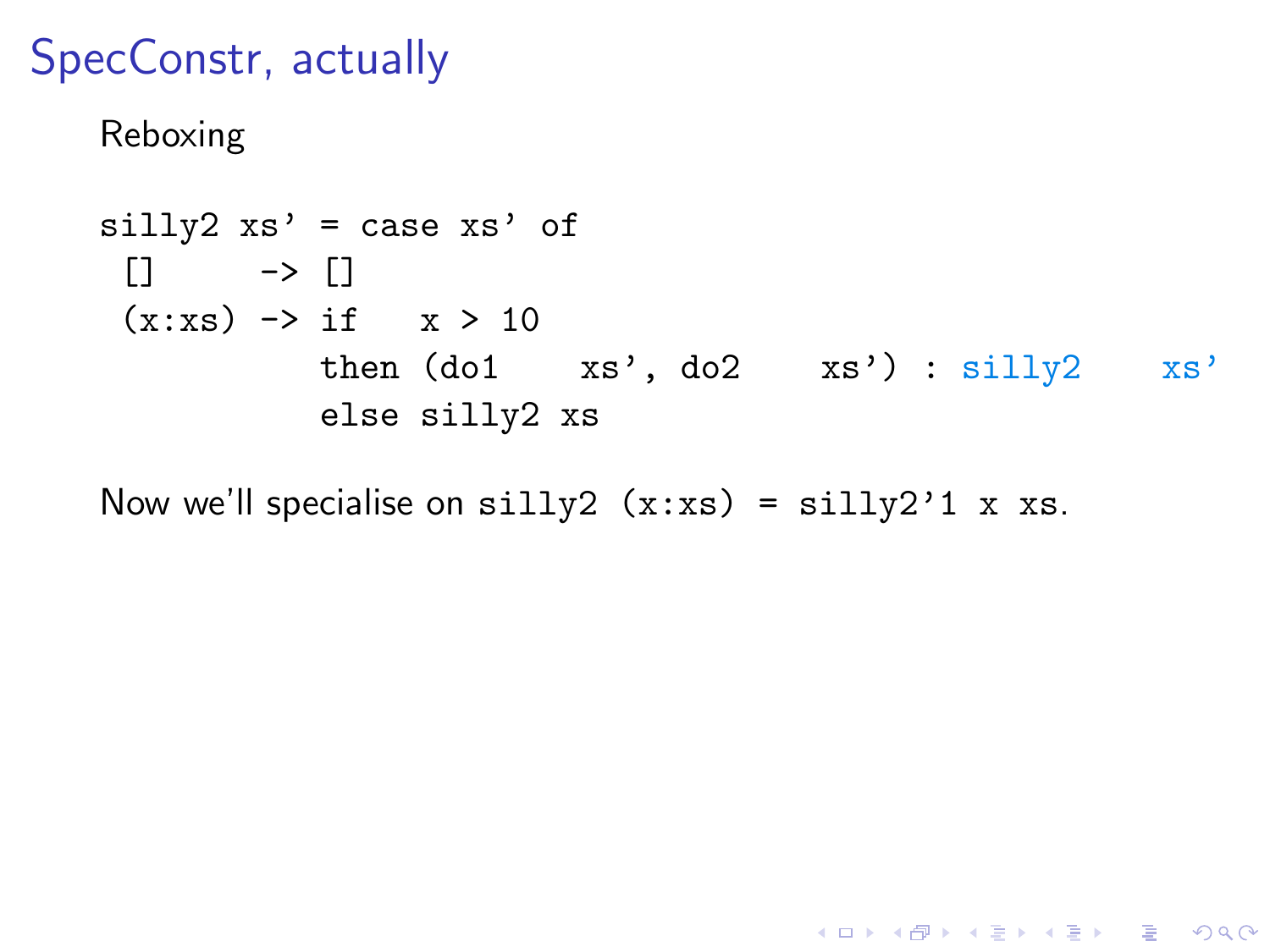Reboxing

```
silly2 xs' = case xs' of\Box -> \Box(x:xs) \rightarrow if \quad x > 10then (do1 xs', do2 xs') : silly2 xs'
          else silly2 xs
silly2'1 x xs
 = if x > 10then (dof(x:xs), do2(x:xs)): silly2'1 x xs
          else silly2 xs
```
Hey! Now we're actually doing *more* allocations. The moral: don't specialise on a bound variable if the variable is used elsewhere.

**KORK ERKER ADE YOUR**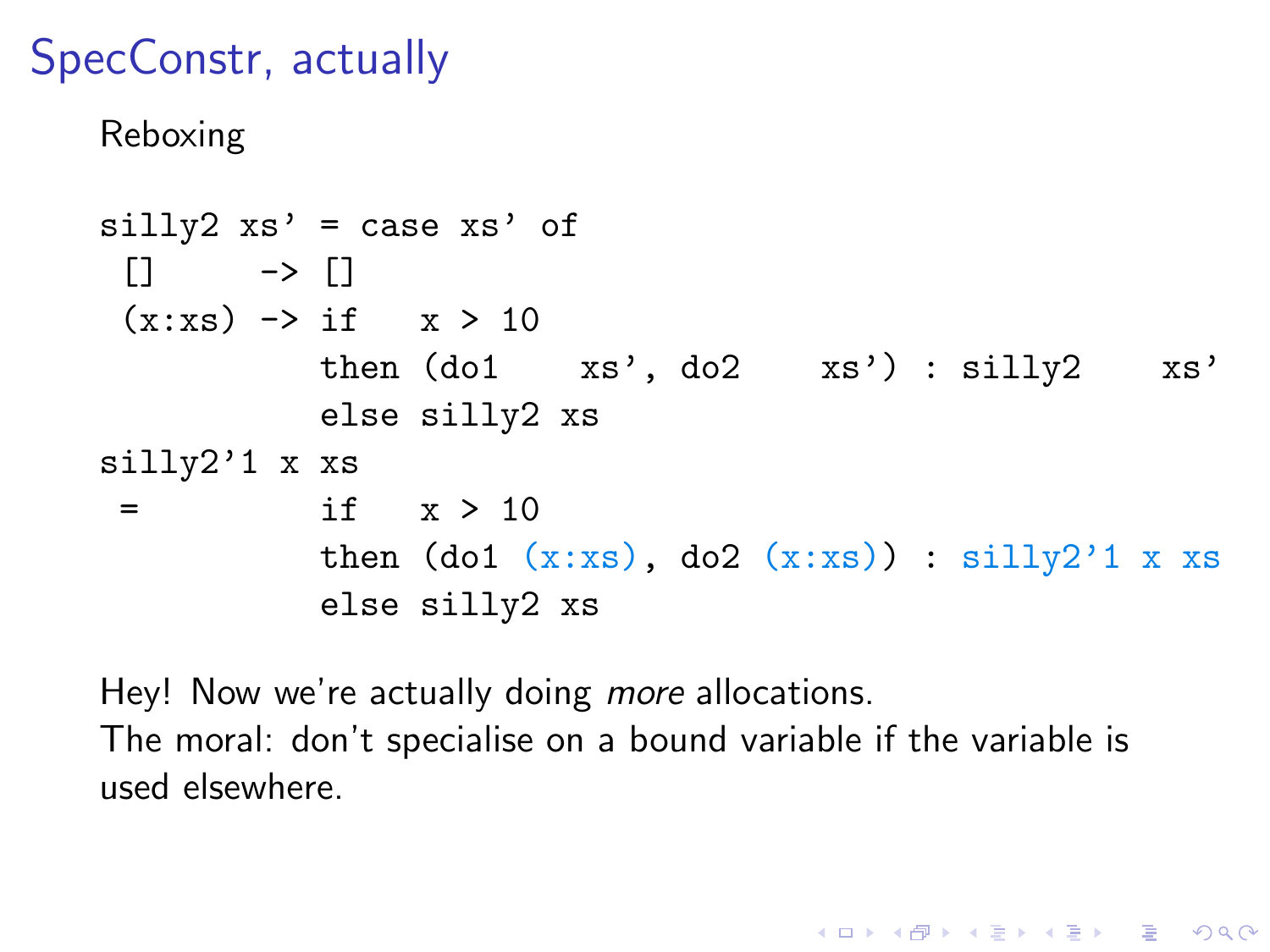# ForceSpecConstr

SpecConstr puts a limit on the number of specialisations, to prevent code blowup.

```
unstream :: Stream a -> [a]
unstream (Stream f(s) = go ForceSpecConstructswhere
  go ForceSpecConstr s
  = case f s of
     Done \rightarrow []
     Skip s' -> go ForceSpecConstr s'
     Yield a s' -> a : go ForceSpecConstr s'
```
But with stream fusion, we want to specialise everything no matter what. Damn the consequences!

4 D > 4 P + 4 B + 4 B + B + 9 Q O